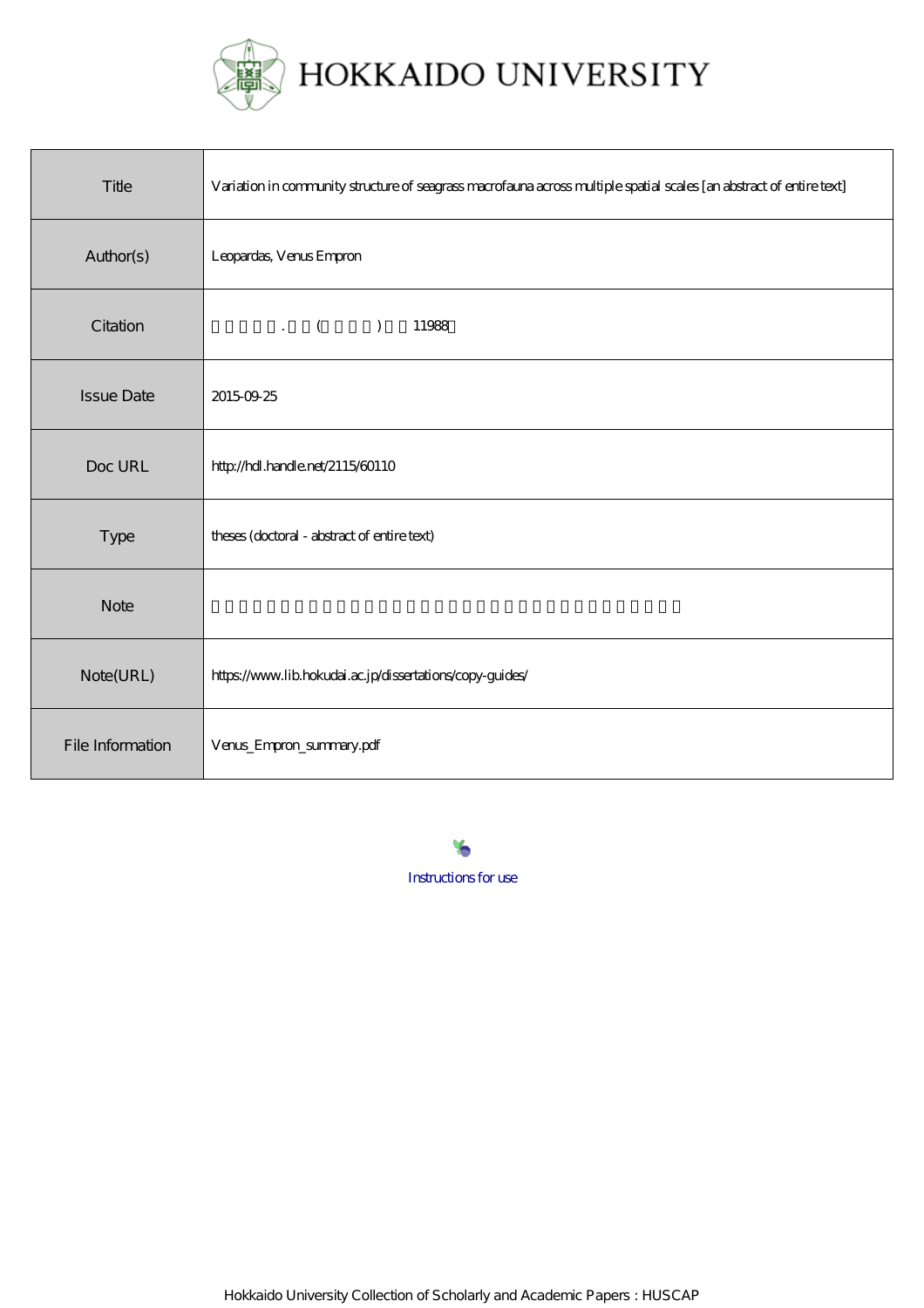## 学 位 論 文 要 旨

博士(環境科学) 氏 名 Venus Empron Leopardas

学 位 論 文 題 名

Variation in community structure of seagrass macrofauna across multiple spatial scales (多重空間スケールに沿った海草藻場マクロファウナの群集構造の変異)

This dissertation examines the role of multiple environmental factors to the diversity and abundance of macrofauna in seagrass beds. This thesis is motivated by two research questions: (1) How biological communities are structured in seagrass ecosystems? (2) How biological communities in seagrass beds are structured from fine to large spatial scales? To examine these questions, this dissertation offers one main hypothesis: the structure of population and community dynamics of macrofauna in seagrass beds is influenced by local and regional factors. This thesis has three specific goals: (1) At a fine scale, to clarify the role of spatial structure of seagrass beds affecting the macrofauna, (2) At a local scale, to elucidate the impacts of human-induced disturbances to macrofauna, and (3) At broad spatial scale, to understand patterns of community structures confronted by broad-scale environmental factors. The most important contribution of this thesis is that it advances our understanding on small to broad-scale community patterns, and on how to predict patterns necessary for management strategies of seagrass beds habitat in response to small and large-scale disturbances.

I conducted three independent studies on different locations in Asia to test the main hypothesis, as well as to addressed the following three hypotheses specific for each study: (1) variation in seagrass macrofaunal structures is influenced by seagrass taxonomic identity which has different morphology across taxa; (2) impact of organic pollution to seagrass beds mediates changes/alterations in associated macrofauna; and (3) variation in climate and oceanographic current system has an important role in determining seagrass macrofaunal community across broad spatial scale. Sediment coring (depth of 10 cm, diameter range: 15-20 cm) was employed in all of the studies

First, I investigated the role of different seagrass species to macrofauna in multispecific seagrass beds of southern Philippines to clarify whether seagrass spatial structure has influence to associated benthic animals (Chapter 2). Three target seagrass species included are most common and abundant in the tropics: *Enhalus acoroides, Thalassia hemprichii*, and *Cymodocea rotundata*. I did not find a variation in macrofaunal diversity and abundance between the three vegetation types dominated by those seagrass species despite the striking difference in seagrass shoot density and biomass. This suggests that seagrass taxonomic identity is not a good